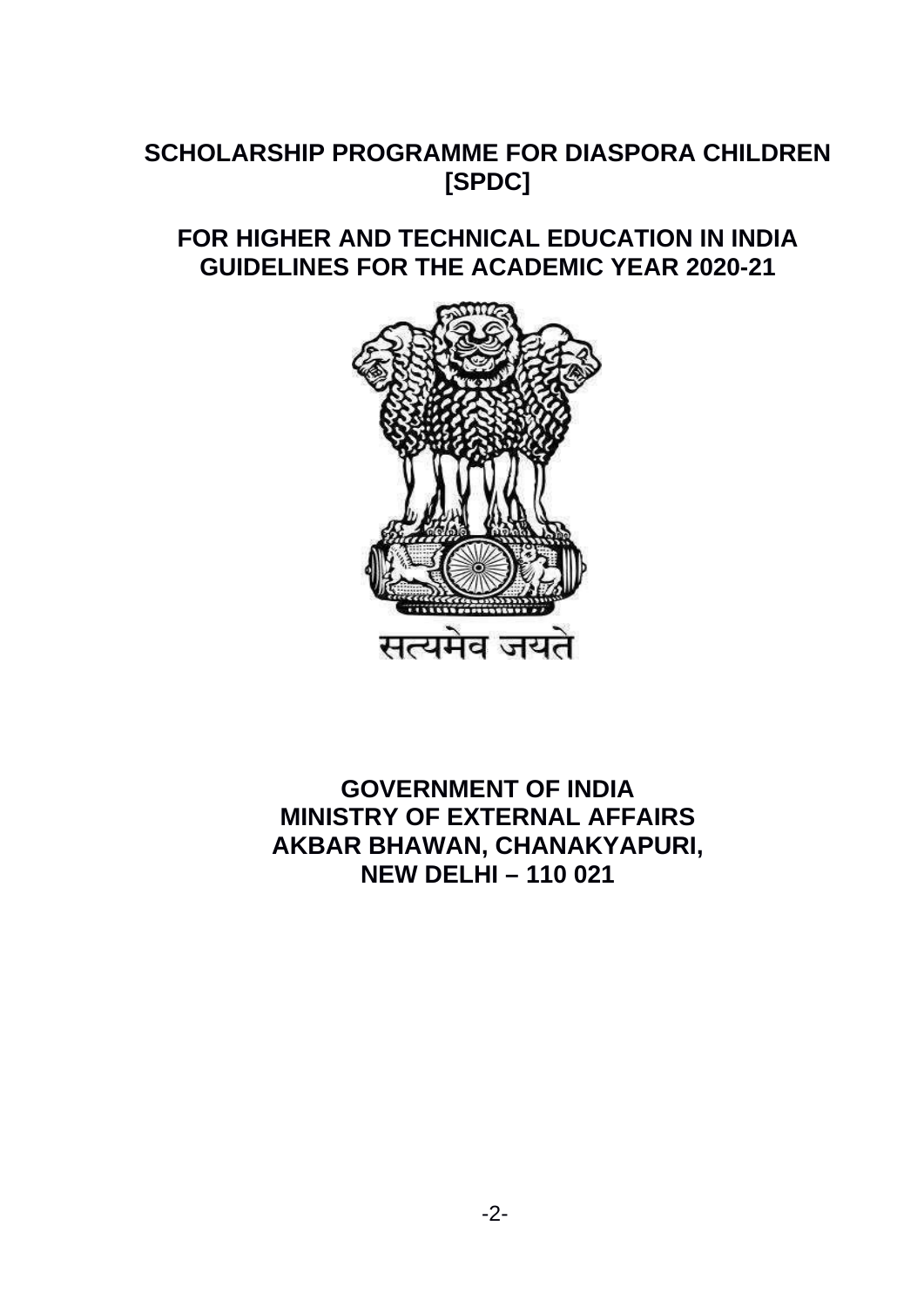## **1. INTRODUCTION.**

 Government of India launched a scheme called "Scholarship Programme for Diaspora Children" (SPDC), in the academic year 2006-2007, for the children of Persons of Indian Origin (PIOs) and Non-Resident Indians (NRIs) to assist them in pursuing Under Graduate courses in Indian Universities/Institutes.

 Under SPDC scheme financial assistance for specific undergraduate courses in Professional and Non-Professional courses (except Medical and related courses) is provided towards tuition fee, admission fee and post admission services. Only fresh year students (Ist year) students should be eligible to get the scholarship.

 The scheme is applicable to NRIs and PIOs/OCI living in **69 selected countries** as listed at **Appendix-A.**

#### **2. NUMBER OF SCHOLARSHIPS.**

 Scholarship shall be provided to 150 selected students, without earmarking NRIs/ PIOs. 50 out of these 150 scholarships are earmarked for Children of Indian workers (CIWG) in the 17 Emigration Check Required (ECR) countries subject to fulfilling eligibility conditions. Out of these 50 scholarships 1/3rd shall be reserved for children who are pursuing studies in India, subject to fulfilling eligibility conditions. If any of these seats are not filled up, they will be made available to applicants from other categories under SPDC and vice-versa.

 *ECR countries are: Afghanistan, Bahrain, Indonesia, Iraq, Jordan, Kuwait, Lebanon, Libya, Malaysia, Oman, Qatar, Saudi Arabia, Sudan, Syria, Thailand, United Arab Emirates and Yemen.* 

## **3. ELIGIBILITY CRITERIA.**

#### (i) **Nationality.**

SPDC is awarded to following four categories:

 (a) Children of Persons of Indian Origin/Overseas Citizens of India.

(b) Children of Non-Resident Indians.

 (c) Children of Indian Workers in ECR countries studying outside India.

 (d) Children of Indian Workers in ECR countries studying in India.

*Contd . . . Page 3/-*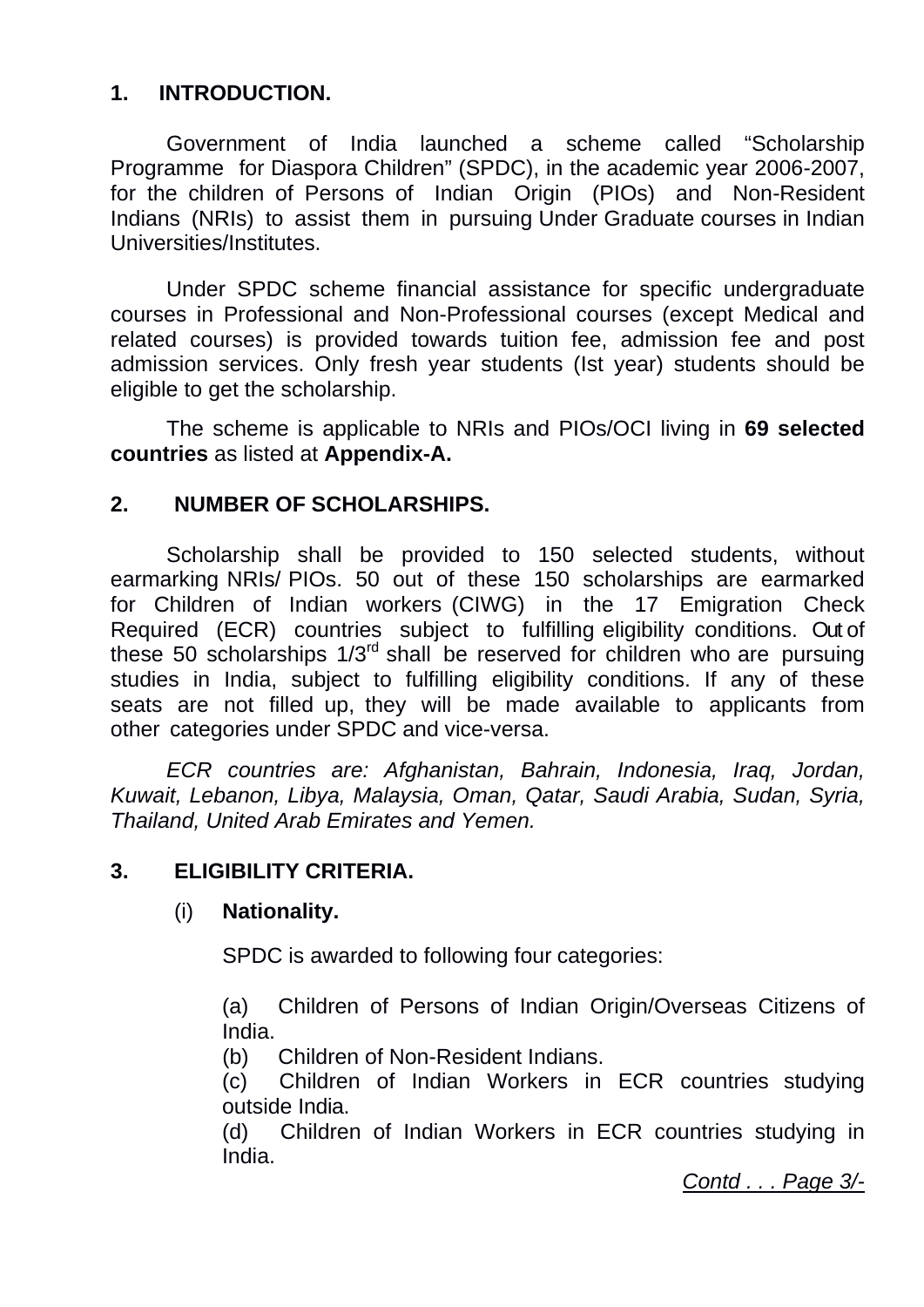#### (ii) **Definitions about these four categories are given below:**

(a) **Person of Indian Origin (PIO)/ Overseas Citizen of India (OCI) :** "Persons of Indian Origin" (PIOs) shall mean the Persons who are citizens of other countries (except Pakistan and Bangladesh) who at any time held an Indian Passport, or who or either of his/her parent or any of his/her grandparent was a citizen of India by virtue of provisions of the Constitution of India or Section 2 (B) of Citizenship Act, 1955 (Act No. 57 of 1955). Applicants are required to provide documentary evidence towards proof of Indian nationality or Indian origin.

 Persons of India Origin (PIOs) applicants are expected to submit proof of Indian origin, preferably a valid PIO card or OCI card issued by the Government of India. Those who cannot submit documentary evidence of Indian origin are required to submit declaration about Indian origin. Format is at *Appendix B*.

 In the absence of any documentary evidence about Indian origin, an affidavit from the applicant attested by the Head of Indian Mission concerned verifying the Indian Origin status of the applicant may be submitted.

(b) **Non-Resident Indian (NRI) :** As defined in Income Tax Act, 1961 an individual is Non-Resident, when he/she is "not a resident" or who is "not ordinarily resident". A person is treated as "not ordinary resident" when any of the following conditions is satisfied.

 If he/she has not been resident in India in nine out of ten preceding years;

## (*OR)*

 If he/she has not been in India for a period of 730 days or more during the preceding seven years.

(iii) **Candidates from all the categories must have passed grade 11 and grade 12 from abroad. However** To apply under the quota under category of Children of Indian Workers in ECR countries, who are left behind in India, the candidate must have passed the Senior Secondary (10+2) or equivalent examination from a system of education recognized by the Association of Indian Universities (AIU).

*Contd . . . Page 4/-*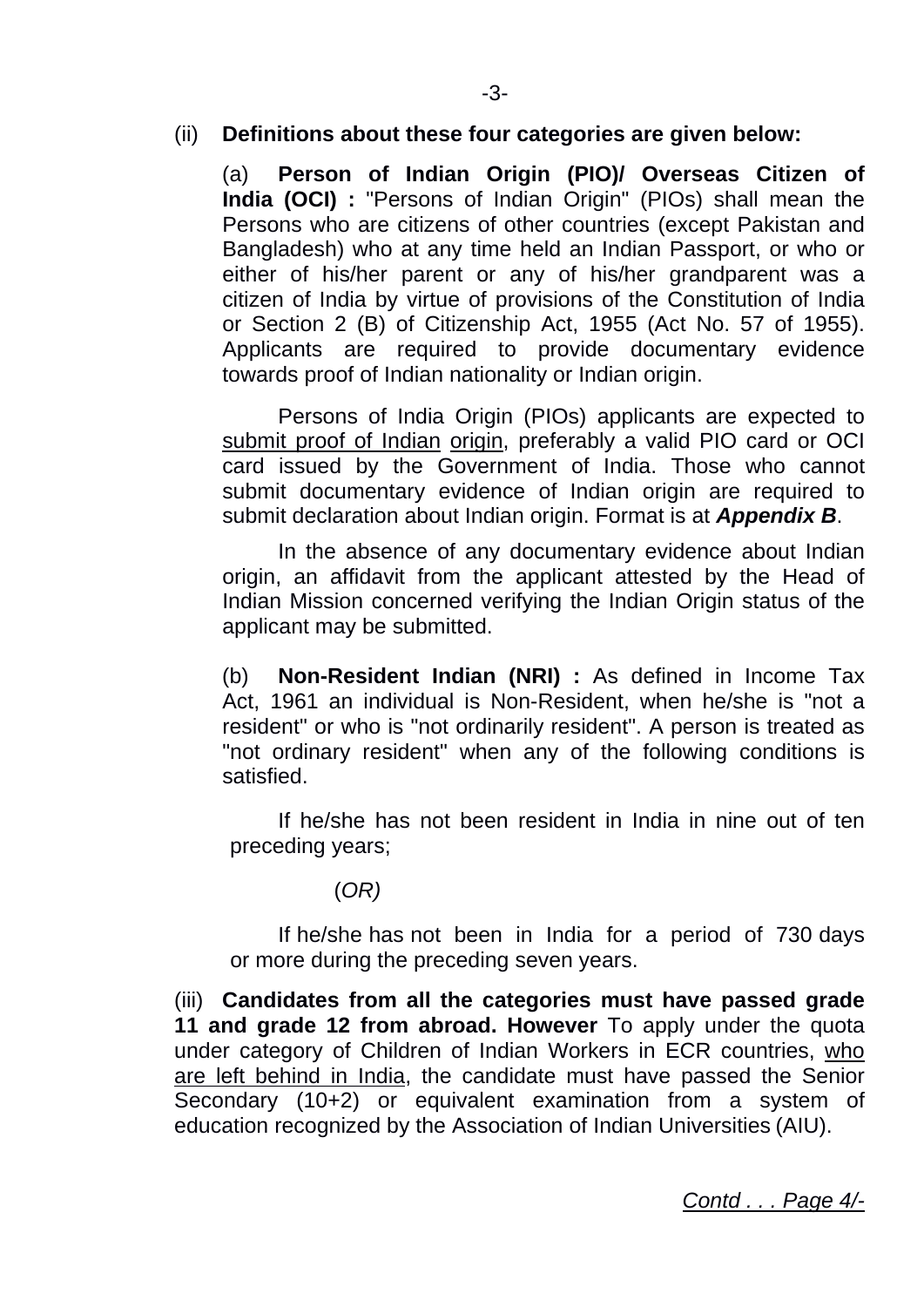(iv) Children of PIO/OCI/NRI who have not passed the qualifying examination from a foreign country except in the case of children of ECR country workers (category at 3(d) above), are not eligible for SPDC.

(v) Children of Indians residing in Nepal will be eligible for SPDC on fulfillment of following two criteria :

 (a) Both parents should be registered in the Mission/Post in Nepal for a minimum period of four years.

 (b) The applicant has done at least four years schooling including two years of classes XI & XII in Nepal just prior to application.

(vi) **Age**: The SPDC is open to applicants in the age group of **17 to 21 years as on 31st October 2020.** Date of birth as recorded in the Secondary Education Board/University Certificate of Class 10th or equivalent, or as mentioned in a certificate for this purpose issued by appropriate Government authorities of respective countries will be taken as authentic for this purpose.

(vii) **Academic Qualification.**

 (a) **Qualifying Examination:** The candidate must have passed the Senior Secondary (10+2) or equivalent examination from a system of education recognized by the Association of Indian Universities (AIU), with requisite subjects.

 (b) **Minimum Marks in qualifying Examination:** The candidate must have secured a minimum of **60%** aggregate marks or equivalent grades in aggregate of all the subjects in the qualifying examination.

 (c) **Subjects of Study in Qualifying Examination**: The candidate must have studied the prescribed essential subjects at the qualifying examination level to pursue a particular course of study. Details of Institutions and Courses offered are as given at *Appendix-C***.**

 Applicants/candidates who passed the qualifying examination (10+2) and has secured admission in an undergraduate course in the designated Institution in India (**as per Appendix E**) and fulfill other eligibility criteria can apply for SPDC. Such candidates will be shortlisted on the basis of marks**/**score obtained at 10+2 level along with

*Contd . . . Page 5/-*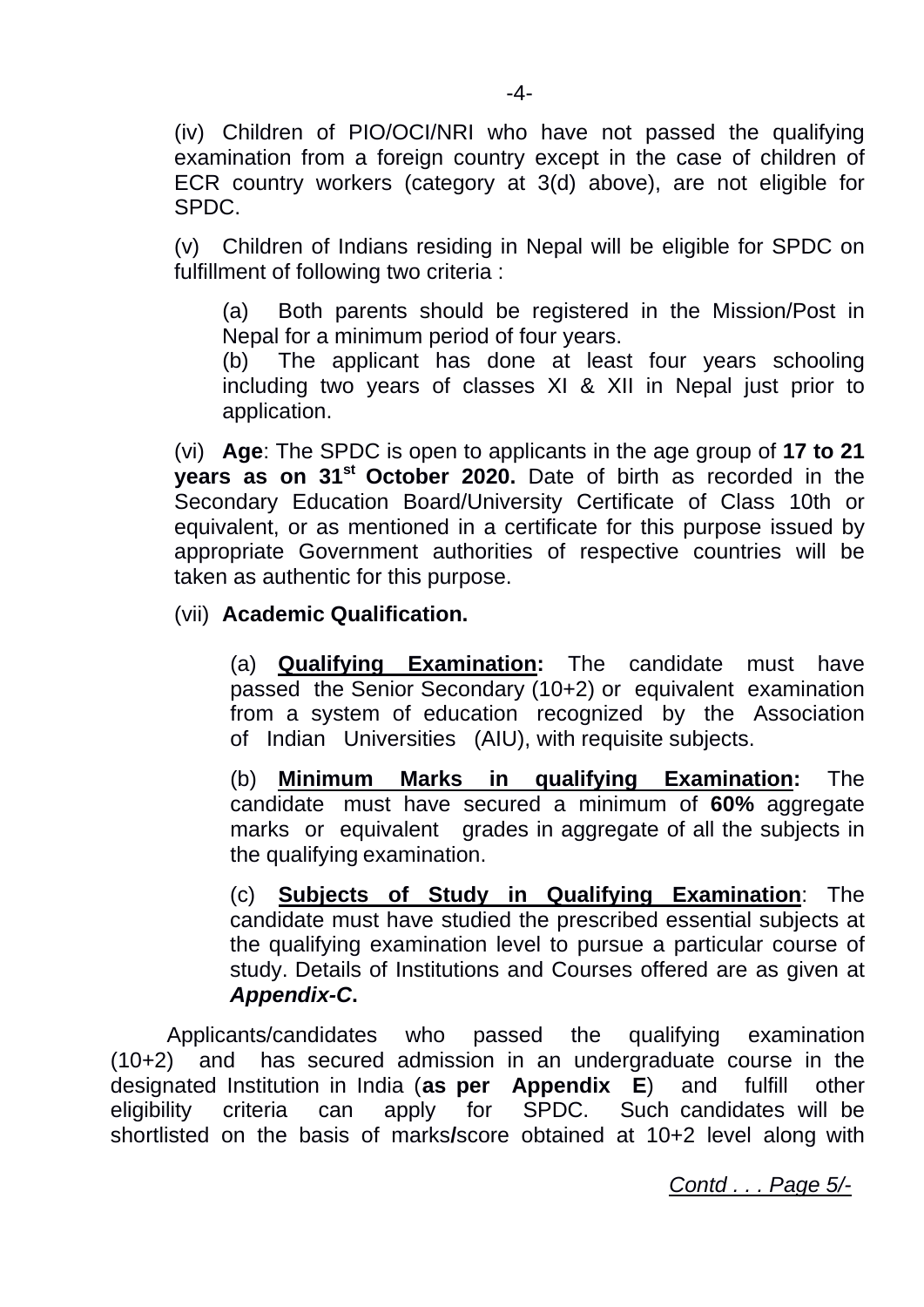submission of proof of Admission Letter issued by the Institution, duly stamped and signed by Authorized Signatory of that Institution and other required documents submitted online (on SPDC portal)**.** It shall be the responsibility of the candidates to ascertain whether they meet the eligibility criterion for application under SPDC Scholarship scheme. Eligibility of candidates, in doubtful cases, would be decided by Ministry of External Affairs.

## **4. INCOME CRITERIA: Income criteria will be applicable to all categories of candidates i.e. NRIs & PIOs.**

The total monthly income of the parent(s) of the candidate/applicant should **not** exceed an amount equivalent to US Dollars Five Thousand (**US\$ 5000/-**). The applicants' parent(s) will provide a self attested salary certificate from the employer based in a foreign country. In case information about family income is found incorrect, scholarship will be revoked and the amount already disbursed will be recovered. Legal action may also be initiated against the defaulter. However, while selecting the applicants for grant of scholarships, preference will be given to applicants/prospective students who may come from low income families.

 Candidates availing scholarship/financial assistance/any other assistance under any other Scheme sponsored and/or funded by State Government / Central Government of India shall not be eligible for assistance under SPDC. Candidates /parents/Guardians are required to sign a declaration as at *Appendix D*.

 Existing beneficiaries shall continue to get the scholarships till the completion of their courses, if otherwise eligible.

## **5. HOW TO APPLY:**

After obtaining admission in selected course in any of the institutes as mentioned in Appendix 'C', students who fulfill all other eligibility conditions can complete and submit the online application form on the SPDC portal (*https://spdcindia.gov.in*).

## **6. FURNISHING FALSE INFORMATION DECLARATION:**

In case, any information, certificate or declaration, as furnished by an applicant is found to be false or furnished willfully to hide material fact(s), the grant of scholarship to him/her will be withdrawn forthwith and no further correspondence will be entertained on this matter. The amount of scholarship already paid to such candidate would be recoverable from the candidate/parents/guardian. The decision of MEA would be final in this regard.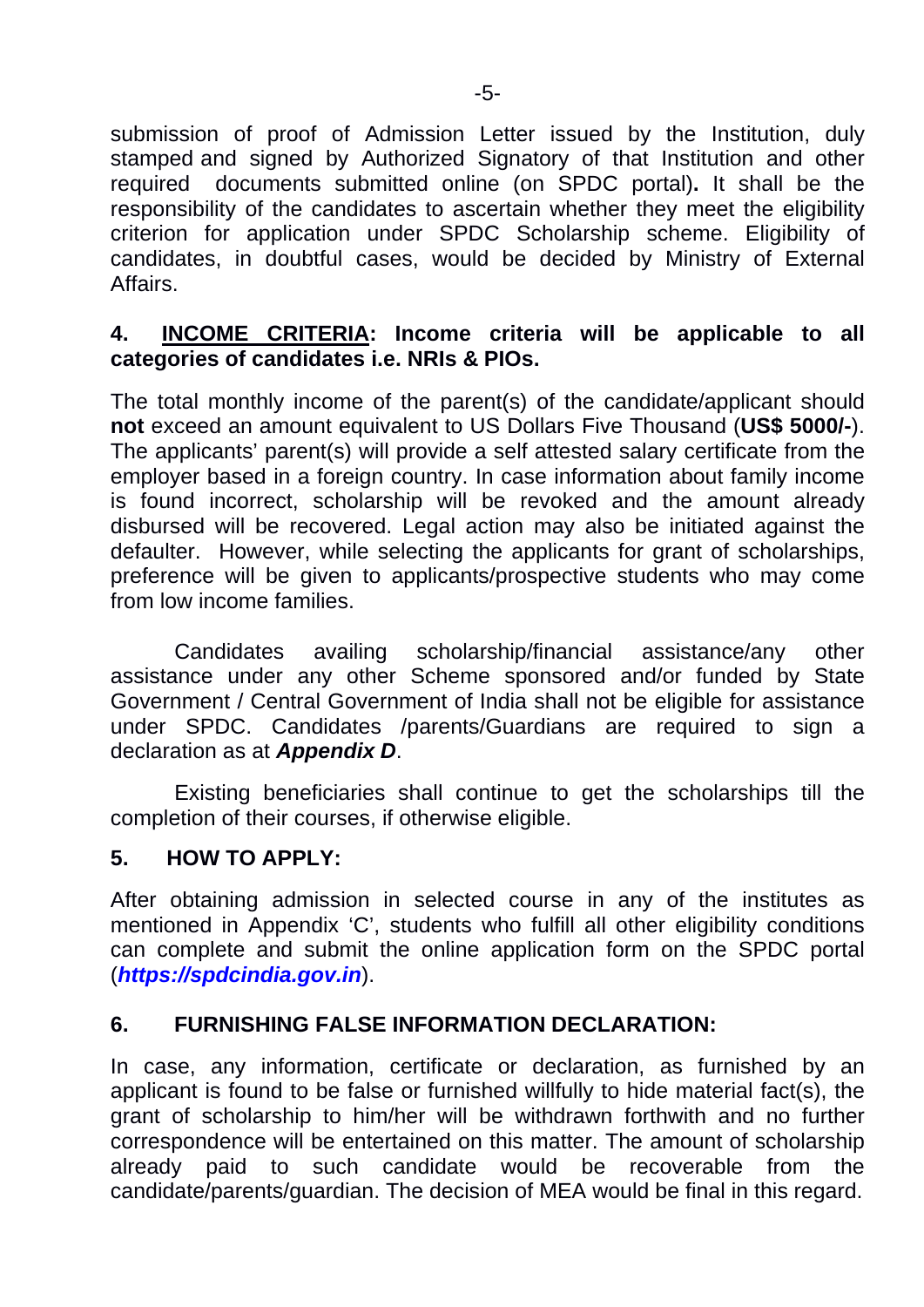**7. SHORTLISTING & SELECTION PROCESS :** Selection process will be based exclusively on 'MERIT'. However, while selecting the applicants for grant of scholarships, preference will be given to applicants/prospective students who may come from low income families. **:**

### (i) **Receipt/Registration of Applications:**

 Applicant shall submit **application form online on the SPDC portal (***https://spdcindia.gov.in***) and upload the required documents on the portal itself. Only online application forms will be accepted.**

#### (ii) **List of SPDC Awardees:**

 A List of candidates awarded scholarship in each category of candidates would be drawn up by the Selection Committee. The decision of Committee in this regard shall be final and binding on all concerned.

 Candidates shall give their consent about acceptance of scholarship through e-mail to Ministry of External Affairs within 07 days of publication of the  $1<sup>st</sup>$  list of shortlisted candidates.

 In case of delay in scholarship payment, the candidate is required to pay the due amount to the Institution.

#### **8. CONFIRMATION OF SCHOLARSHIP.**

 Thereafter, candidates (names displayed in Selection List) shall submit an undertaking (**Appendix E)** duly stamped & signed by the respective Institution (within 15 days of display of  $1<sup>st</sup>$  merit list) that as per the requirements of SPDC Guidelines the Institute shall submit required documentation online from time to time. These documentations comprise of:

 The amount of Tuition fee, hostel fee and other fees charged (per annum), Progress Report of the Student, for calculation of scholarship amount, Bank details of the Institution for online transfer of scholarship funds. *Appendix – E* shall be received in MEA/its designated Agency:

By email (scanned version) within 15 days at **spdcindia@mea.gov.in**.

*Contd . . . Page 7/-*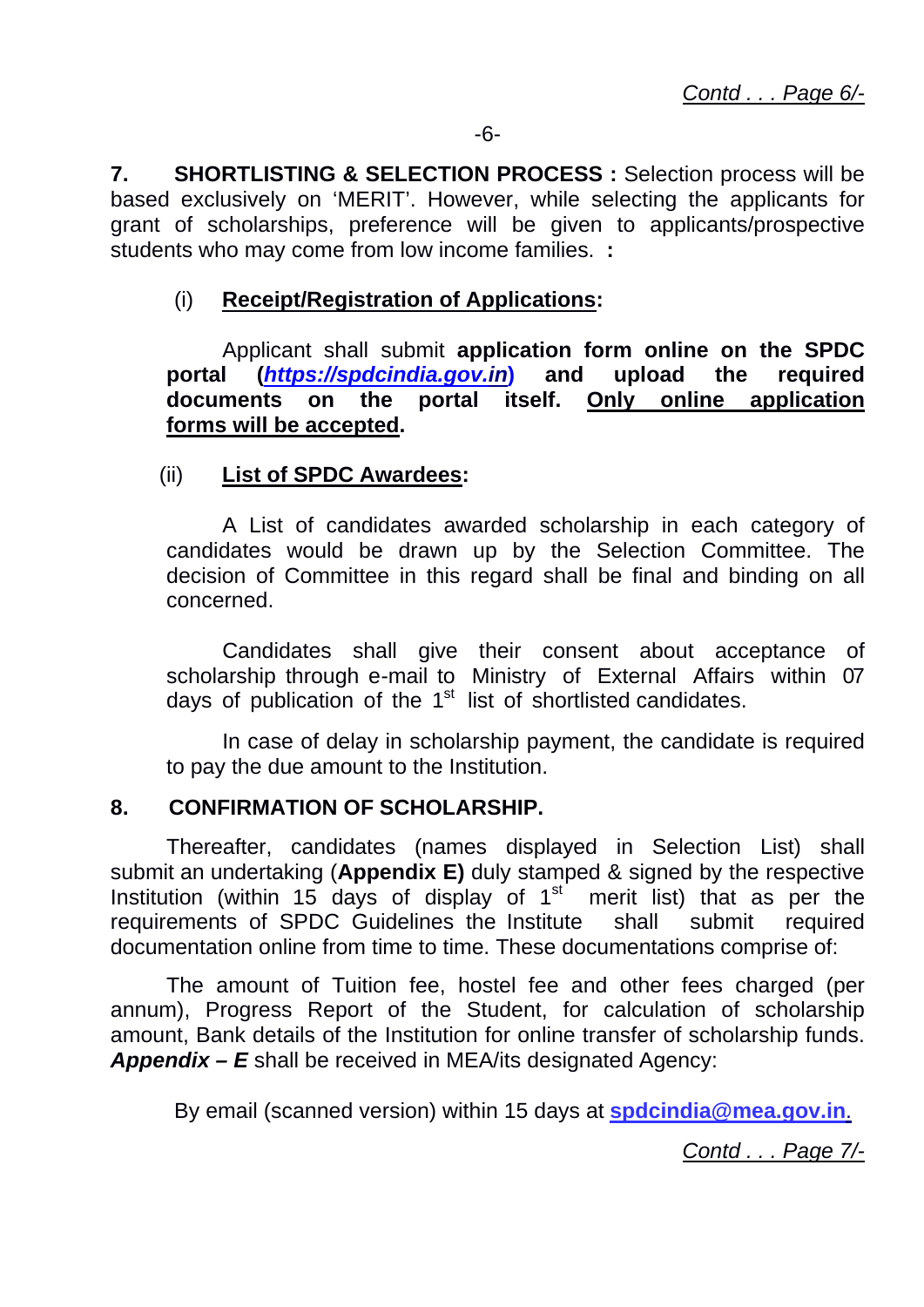By post/ in person (Original) within 22 days of the display of merit list to Section Officer (OIA-II), Ministry of External Affairs, Room no. 1025, Akbar Bhawan, Chankyapuri, New Delhi-110021.

 Confirmation of scholarship benefit to these candidates will depend upon the consent of their Institution **(APPENDIX – E)** to comply with the guidelines of SPDC Scheme.

 Based on the fee receipts, the student shall be sent an **OFFER LETTER**  which shall contain details of the scholarship amount admissible to the student.

## **9. FINANCIAL ASSISTANCE.**

(i) **In the First Year:** Partial financial assistance to the extent of 75% of the total **Institutional Economic Cost (IEC)** subject to a maximum of US \$ Four Thousand (US\$ 4,000) per annum in respect of NITs and other institutions covered under DASA Scheme with effect from the academic year 2011-2012 (pertaining to those Institutes who had increased Tuition Fee for the academic Year 2011-12 and onwards);

 And where there is no increase in tuition fees for the academic year 2011-2012, the existing limit of 75% of IEC or US\$ 3600, whichever is less would continue and would be made by the Ministry of External Affairs, Government of India to the applicants selected for the SPDC scheme. IEC includes Tuition fee, Hostel fee & other institutional charges. (Food charges are excluded).

(ii) **For Second and Subsequent Years:** The parameters for continuation of scholarship to selected applicants for the second and subsequent years of study are as follows:

 Students securing 50% marks in aggregate in an academic year with clear pass marks in all subjects of study, would be eligible to receive the maximum admissible scholarship i.e. 75% of IEC or US\$ Four Thousand only (US\$ 4,000), in respect of NITs, IIITs, Schools of Planning and Architecture, 'A 'Grade institutions accredited by NAAC and recognized by UGC *and other institutions covered under DASA Scheme* with effect from the academic year 2019-20 and where there is no increase in tuition fees for the academic year 2011-12, the existing limit of 75% of IEC or US\$ 3600, whichever is less, in the following year of study.

 Students, who secure less than 50% marks in aggregate in an academic year and have obtained clear pass marks in all subjects of study,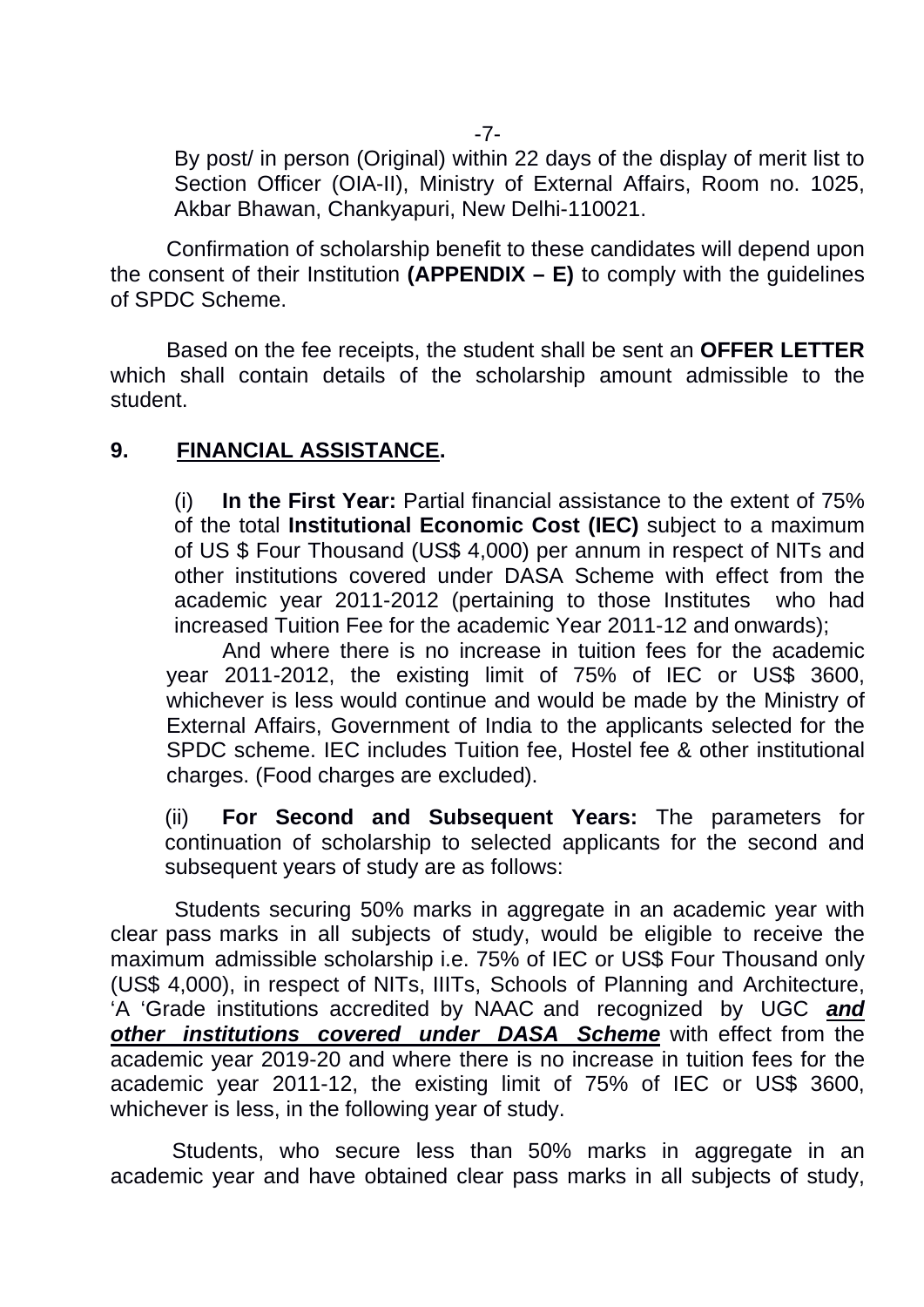would be eligible to receive 90% of the scholarship admissible under paragraph 7(b)(i) above, in the following year of study.

*Contd . . . Page 8/-*

-8-

 Students, who could not secure clear pass marks in all subjects but have been promoted by the Institute/University to the next academic year, would be eligible to receive 50% of the scholarship admissible under paragraph 7(b) (i) above in the following year of study.

 Students, who have not been promoted to the next academic year, would not be eligible for grant of any further scholarship.

#### **10. DISBURSEMENT OF SCHOLARSHIP.**

 Admissible amount of scholarship shall be remitted by Ministry or through its designated agency directly to the concerned Institute/University on annual basis. Remittance of scholarship funds shall take place only on receipt of funds from MEA.

 *[Please note that the total expenditure likely to be incurred in pursuing various courses of study will be higher than the scholarship amount provided, the expenses in excess, of the scholarship assistance being provided by MEA, shall have to be borne by the Candidate or by his/her parents/ guardians. It is in their interest to ensure that they have the adequate financial resources to meet these expenses for the entire period of study.]*

## **11. COURSES OF STUDY AND INSTITUTIONS.**

 Admission of candidates is strictly restricted to the institutes and courses as mentioned in *Appendix 'E'***.**

## **12. SUBMISSION OF APPLICATION FORM**

 The online scholarship Application Form is available at *https://spdcindia.gov.in*. All candidates are required to save the information filled while completing the online application Form.

 Ministry of External Affairs, New Delhi shall not be responsible for any delay in submitting the Application form.

 The following documents/transcripts/certificates have to be uploaded with the application Form:

 The authenticated transcripts of all marks/grades secured in the qualifying examination i.e.  $12<sup>th</sup>$  Standard/ Grade The mark sheets downloaded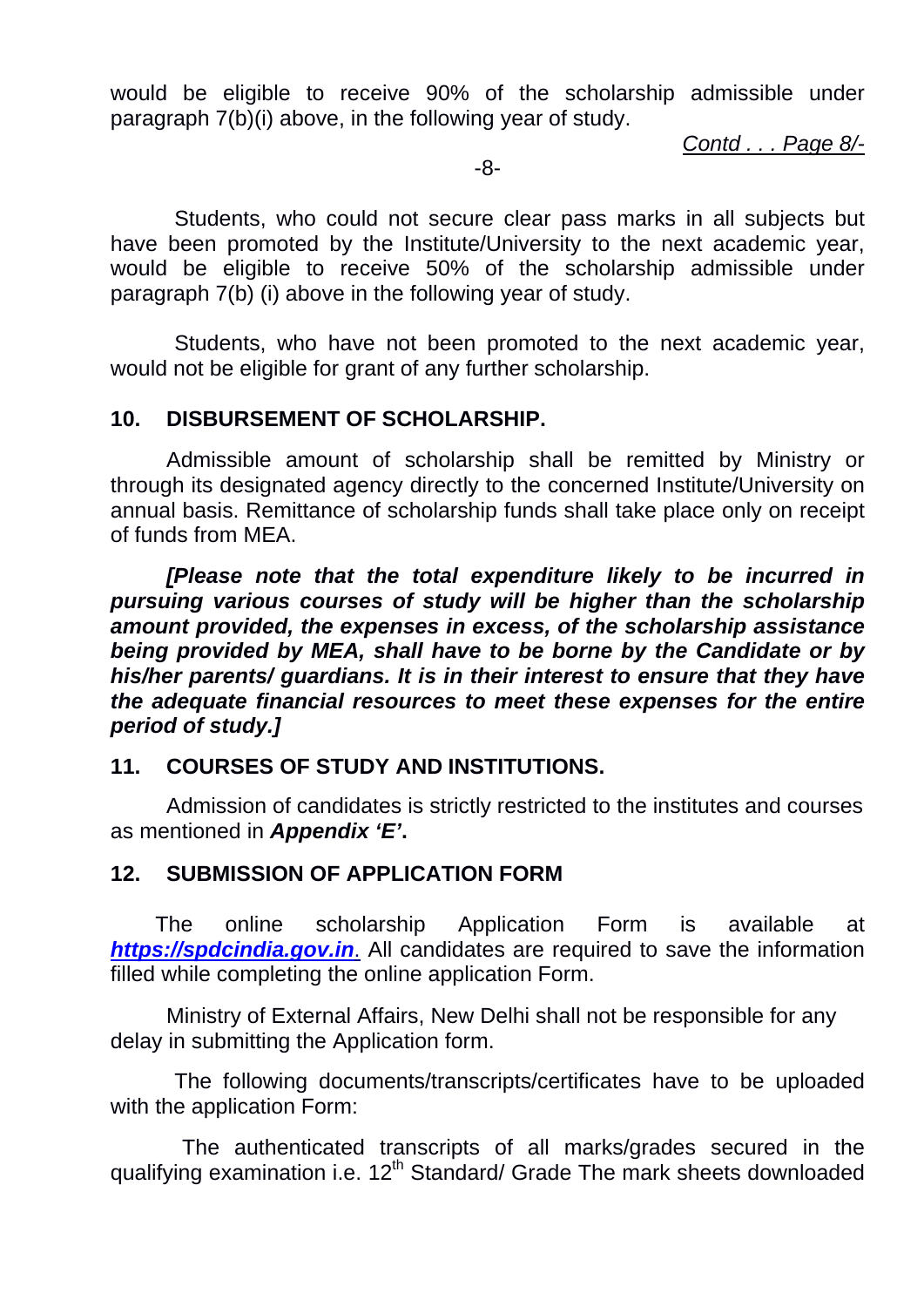from Internet (CERTIFIED) can also be submitted along with details of

*Contd . . . Page 9/-*

-9-

Roll No. allotted for appearing in the qualifying examination, name of Examining Board and the URL of the Examining Board's Website from which it has been downloaded, for advance information.

 In the case of NRIs/PIO/OCI, the qualifying examination 10+2 or equivalent (inclusive of 11<sup>th</sup> and 12<sup>th</sup> standard) should have been passed from any country **listed at Appendix-A** only. Certificates for these exams must be uploaded.

 Children of Indian workers must have had at least 3 (three) years of education in any of the ECR countries (Afghanistan, Bahrain, Indonesia, Iraq, Jordan, Kuwait, Lebanon, Libya, Malaysia, Oman, Qatar, Saudi Arabia, Sudan, Syria, Thailand, United Arab Emirates and Yemen) during the last 6 (six) years and passed the qualifying examination inclusive of 11Th and 12Th standard or equivalent ). Certificates of these exams/ transcripts, mark sheets must be uploaded with the application form.

 Applicants who belong to the two categories i.e., Children of Indian Workers of ECR countries studying outside India and Children of Indian Workers of ECR countries studying in India, applicants must submit a selfattested copy of the certificate certifying that the parent(s) of the candidate concerned is/are working in an ECR country since last two years. Copy of his work permit for the ECR country must be submitted.

 In the case of PIOs/OCI, copy of PIO/OCI card or declaration about proof of Indian origin (attested by Head of Indian Mission) (Valid for next 5 years) must be enclosed with the application.

 The marks obtained by the candidates in improvement/compartment examination shall not be considered.

Incomplete/illegible applications in any respect would be rejected.

Annual Self attested salary certificate of applicants' parents duly signed by the employer based in a foreign country .

 Declaration that candidate is not receiving any other scholarship or financial assistance or any other assistance under any other Government of India or State Government Scheme.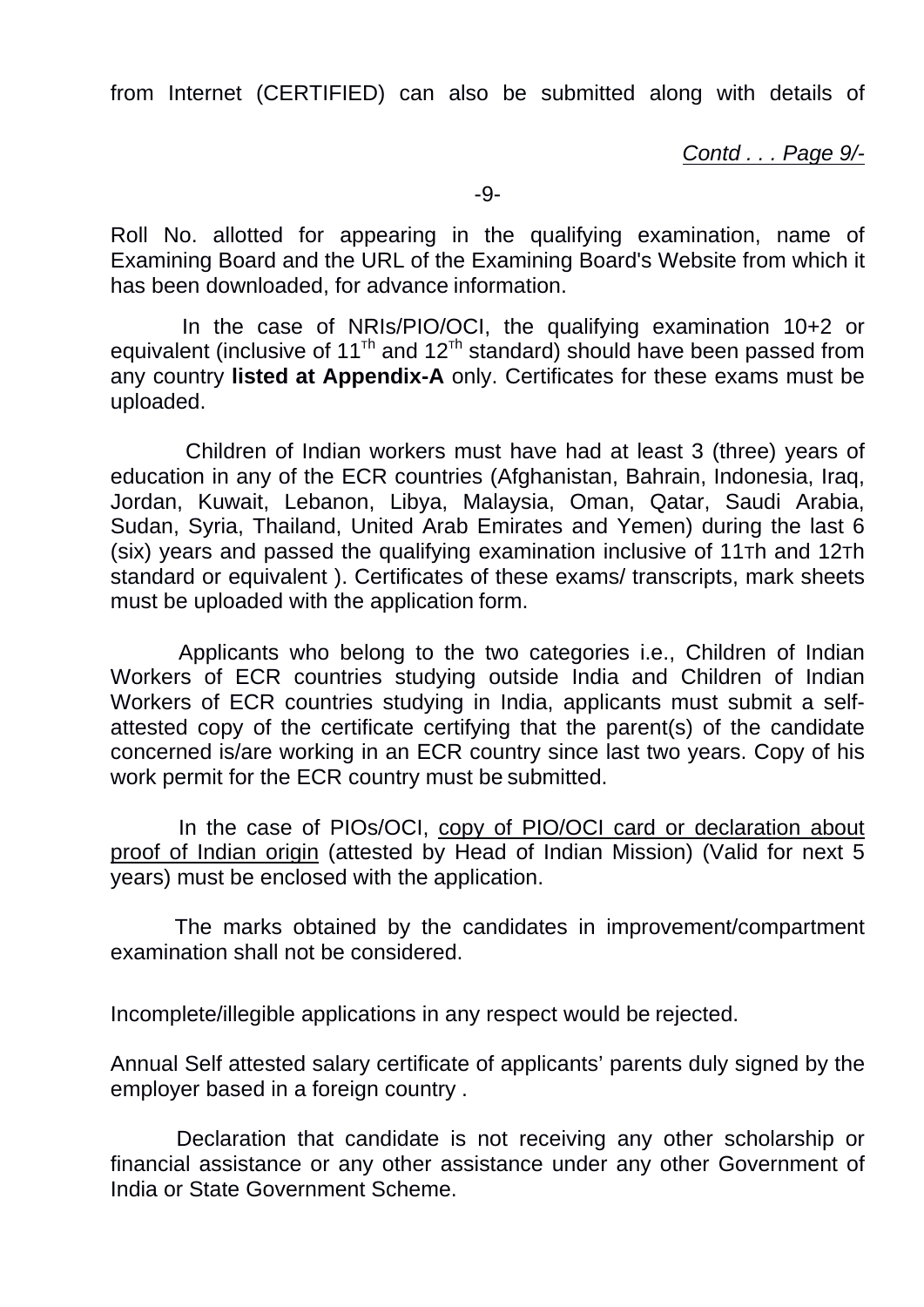Note: In case of any false information scholarship will be revoked and the amount already disbursed will be recovered. Furhter, the law will take its own course.

 $-10-$ 

 **Last Date for submission of Completed Application Form online on SPDC portal ( http://spdcindia.gov.in) is 30 November, 2019.**

#### 13. **MISCELLANEOUS INFORMATION.**

#### (i) **Visa Status.**

 All selected Persons of Indian Origin (excluding OCIs and PIO Cardholders) must obtain a valid student visa issued by the Indian Missions/Posts abroad. Visa can be obtained by producing the admission offer letter received from respective Institute.

(ii) **Medium of Instruction.** English is the medium of instruction at all the Institutes.

#### 14. **GENERAL INSTRUCTIONS.**

All decision of MEA regarding short listing of candidates under SPDC shall be final and binding. Disputes if any, relating to the short listing of candidates under SPDC 2019-20 organized by shall be subject to Delhi Jurisdiction only.

## 15. **HOW TO COMPLETE THE APPLICATION FORM.**

The application form must be filled in ENGLISH.

ONLY one application per candidate is allowed.

 Applicants must ensure that they fulfill all the eligibility requirements for application, i.e. education, age, residence and physical fitness, etc. Grant of scholarship benefit is subject to verification of facts from original certificates /documents.

Dimension of the Passport size Photograph to be uploaded:-

Width: 100 px to 200 px Height: 120 px to 230 px Dimension: 200 x 230 pixels (preferred)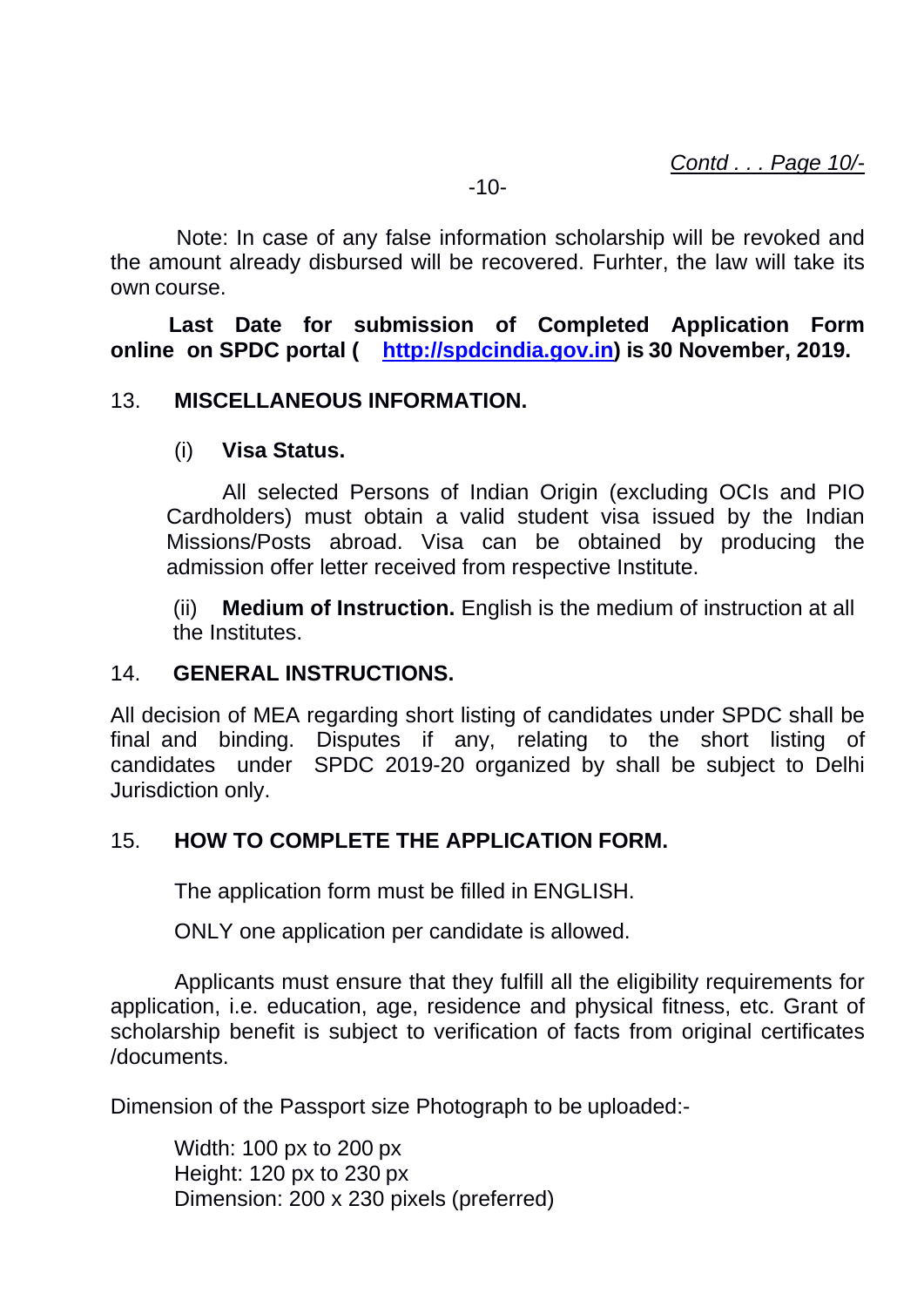*Contd . . . Page 11/-*

#### -11-

 Ensure that the size of the scanned image is not more than 50KB.Upload your recent photograph (20-50 kb) in the appropriate place in the application form.

#### (a) **Name.**

 Enter the name exactly as given in the records of the high school college. The same name should be used in all future correspondence.

#### (b) **Gender.**

Please select the appropriate box provided.

#### (c) **Date of Birth.**

 Enter the date, month and year of your birth as per the English calendar and as recorded in the high school university certificate.

#### (d) **Category.**

 There are 4 categories of applicants i.e. (i) Person of Indian Origin (PIO)/OCI, (ii) Non-resident Indian (NRI), (iii) Children of Indian Workers in ECR countries-those studying outside India studied outside India (ECR based outside India) and (iv) Children of Indian Workers in ECR countries those studying in India (ECR based in India). **Only one choice is to be given**. Please select the appropriate category.

## (e) **Citizenship.**

## (f) **Country of residence.**

## (g) **Country where you appeared for the Qualifying Examination.**

 Enter the Name of the country from where the last requisite examination is qualified.

#### (h) **Name and Address of Parent/Guardian**

 Enter the complete name of your parent(s), if parents are not alive you may mention the name of your guardian.

In case of guardian, indicate how you are related to the guardian.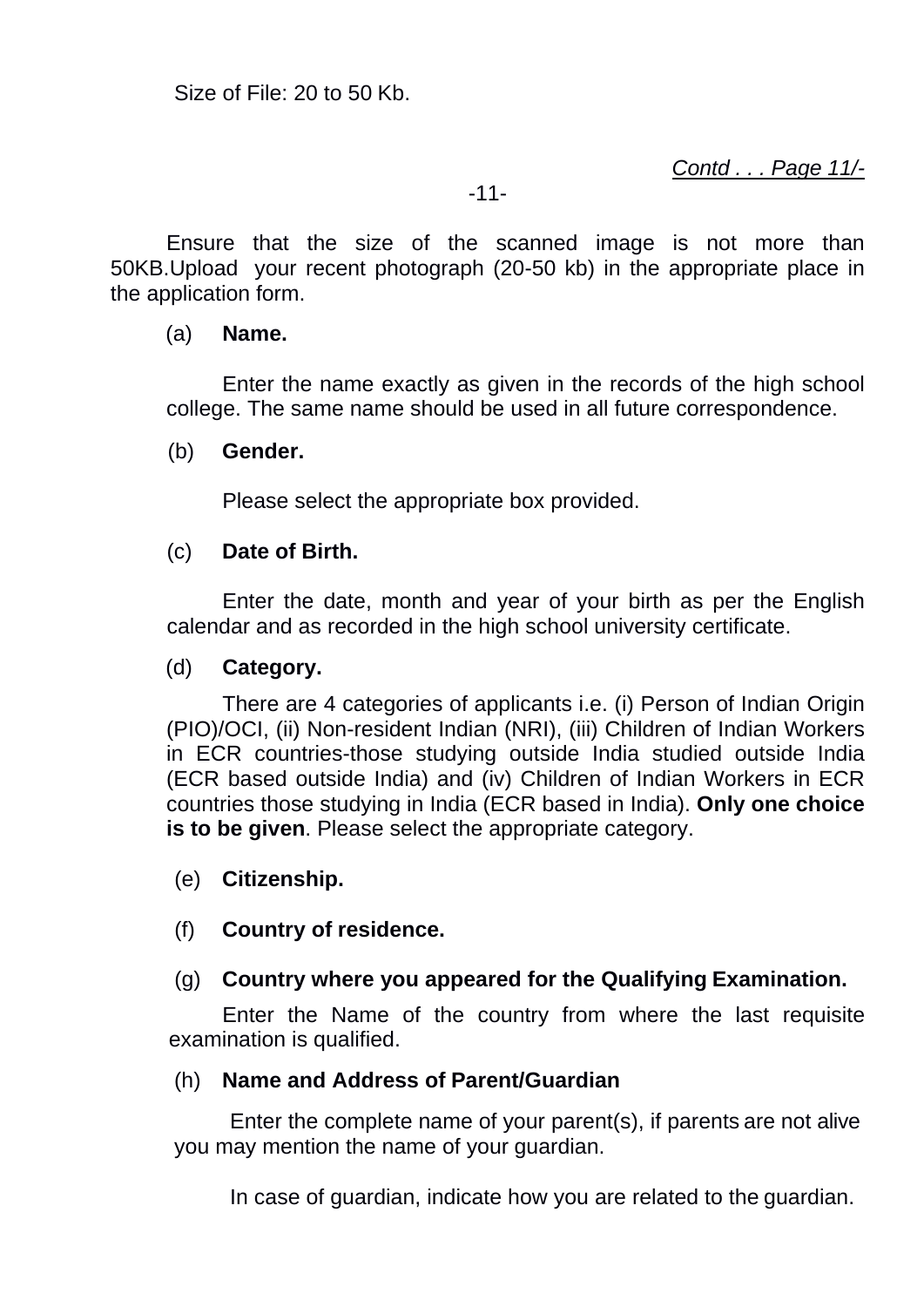Enter your complete postal address, telephone/fax number/email address abroad and in India, to which all correspondence is to be sent. Update these details online.

## (j) **Details of Institute where admission has been taken.**

 Enter complete details of the Institute/ University in India where admission has been confirmed. Submit complete details of the course undertaken, duration of the course (Year/ Semester) only for the Academic part of the Course, please do not include internship period.

## (k) **Details of Qualifying Examination.**

 Read carefully item No. 3.3 under 'Eligibility Criteria for Admission' of this Information Brochure and give the necessary details of the qualifying examination. In case of any clarification, the applicant may contact the spdcindia@mea.gov.in.

## (l) **Passport Details.**

Provide details of Passport and enclose a copy of the same.

## (m) **Details of study Abroad.**

 Provide the number of years of your education abroad out of the last 6 years inclusive of 10+2. Upload documentary proof from your School Principal or any suitable authority.

## (n) **Declaration by Applicant (***Appendix B***).**

 The declaration must be signed (Upload scan signature) by the candidate with date and place.

## (o) **Declaration by Parents (***Appendix D***).**

The declaration signed (Upload scan signature) by the parent/guardian with date and place.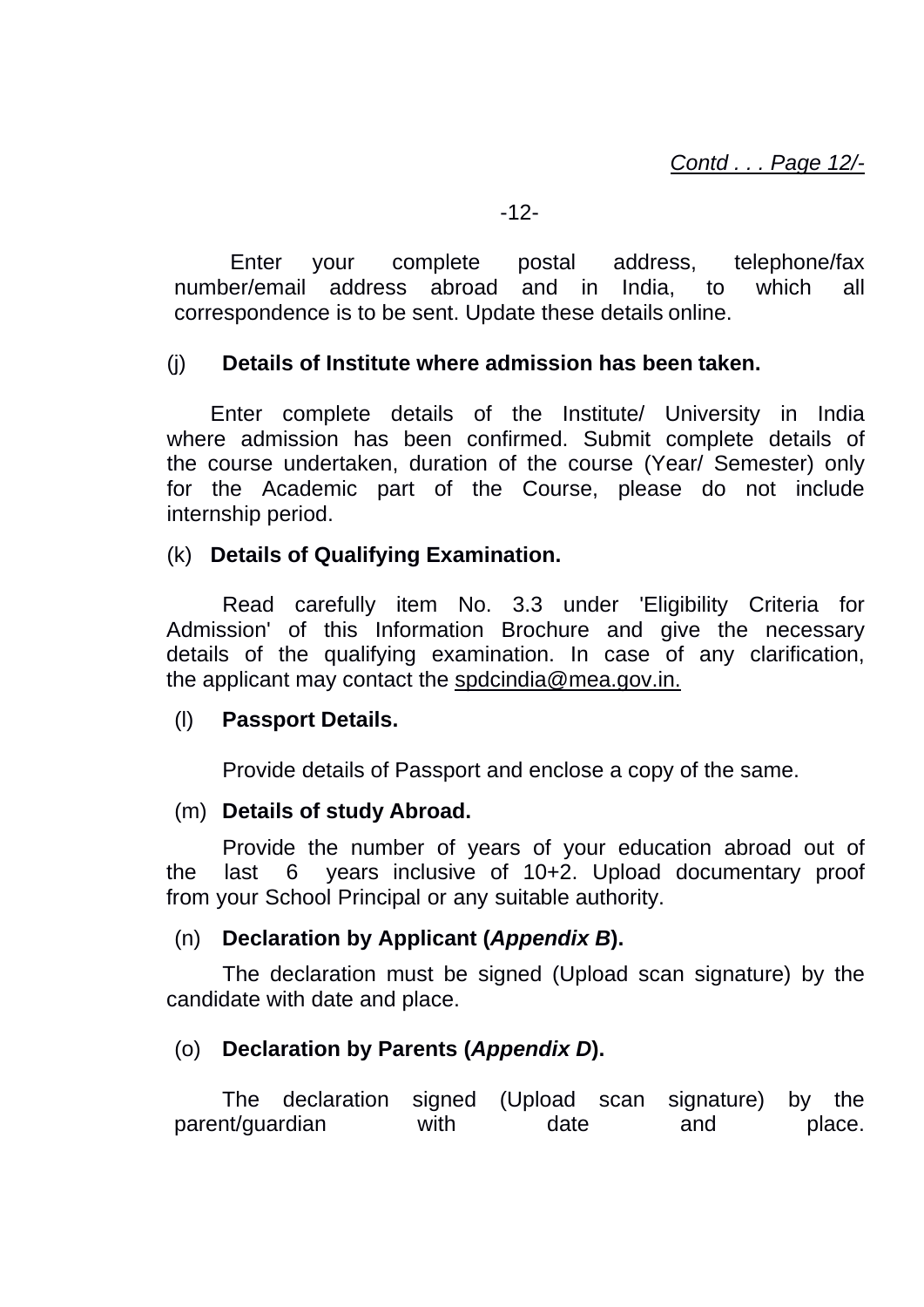# *Appendix – A*

# **LIST OF COUNTRIES TO WHICH SPDC IS APPLICABLE**

|                | SI. Name of the Country     |     | <b>SI. Name of the Country</b> |
|----------------|-----------------------------|-----|--------------------------------|
| No.            |                             | No. |                                |
| 1 <sub>1</sub> | Afghanistan                 |     | 36. Mauritius                  |
| 2.             | Australia                   |     | 37. Mozambique                 |
|                | 3. Austria and Montenegro   |     | 38. Myanmar                    |
| 4.             | <b>Bahrain</b>              |     | 39. Nepal[SAARC]               |
| 5.1            | <b>Belgium</b>              |     | 40. Netherlands                |
| 6.1            | <b>Brunei Darussalam</b>    |     | 41. New Zealand                |
| 7.             | Canada                      |     | 42. Nigeria                    |
|                | 8. China                    |     | 43. Norway                     |
|                | 9. Djibouti                 |     | 44.   Oman                     |
|                | 10. Ethiopia                |     | 45. Panama                     |
|                | $11.$ $Fiji$                |     | 46. Philippines                |
|                | 12. France                  |     | 47. Portugal                   |
|                | 13. France - Reunion Island |     | 48. Qatar                      |
|                | 14. France (Guadeloupe)     |     | 49. Russian Federation         |
|                | 15. Germany                 |     | 50. Saudi Arabia               |
|                | 16. Ghana                   |     | 51. Seychelles                 |
|                | 17. Greece                  |     | 52. Singapore                  |
|                | 18. Guyana                  |     | 53. South Africa               |
|                | 19. Hong Kong - China       |     | 54. Sudan                      |
|                | 20. Indonesia               |     | 55. Spain                      |
|                | $21$ . Iraq                 |     | 56.   Sri Lanka  [SAARC]       |
|                | 22. Ireland                 |     | 57. Suriname                   |
|                | 23. Italy                   |     | 58. Sweden                     |
|                | 24. Jamaica                 |     | 59. Switzerland                |
|                | 25. Japan                   |     | 60. Syria                      |
|                | 26. Jordan                  |     | 61. Tanzania                   |
|                | 27. Kenya                   |     | 62. Thailand                   |
|                | 28. South Korea             |     | 63. Trinidad and Tobago        |
|                | 29. Kuwait                  |     | 64. U.A.E.                     |
|                | 30. Libya                   |     | 65. U.K.                       |
|                | 31. Lebanon                 |     | 66. U.S.A                      |
|                | 32. Madagascar              |     | 67. Uganda                     |
|                | 33. Malawi                  |     | 68. Zambia                     |
|                | 34. Malaysia                |     | 69.   Yemen                    |
|                | 35. Maldives                |     |                                |
|                |                             |     |                                |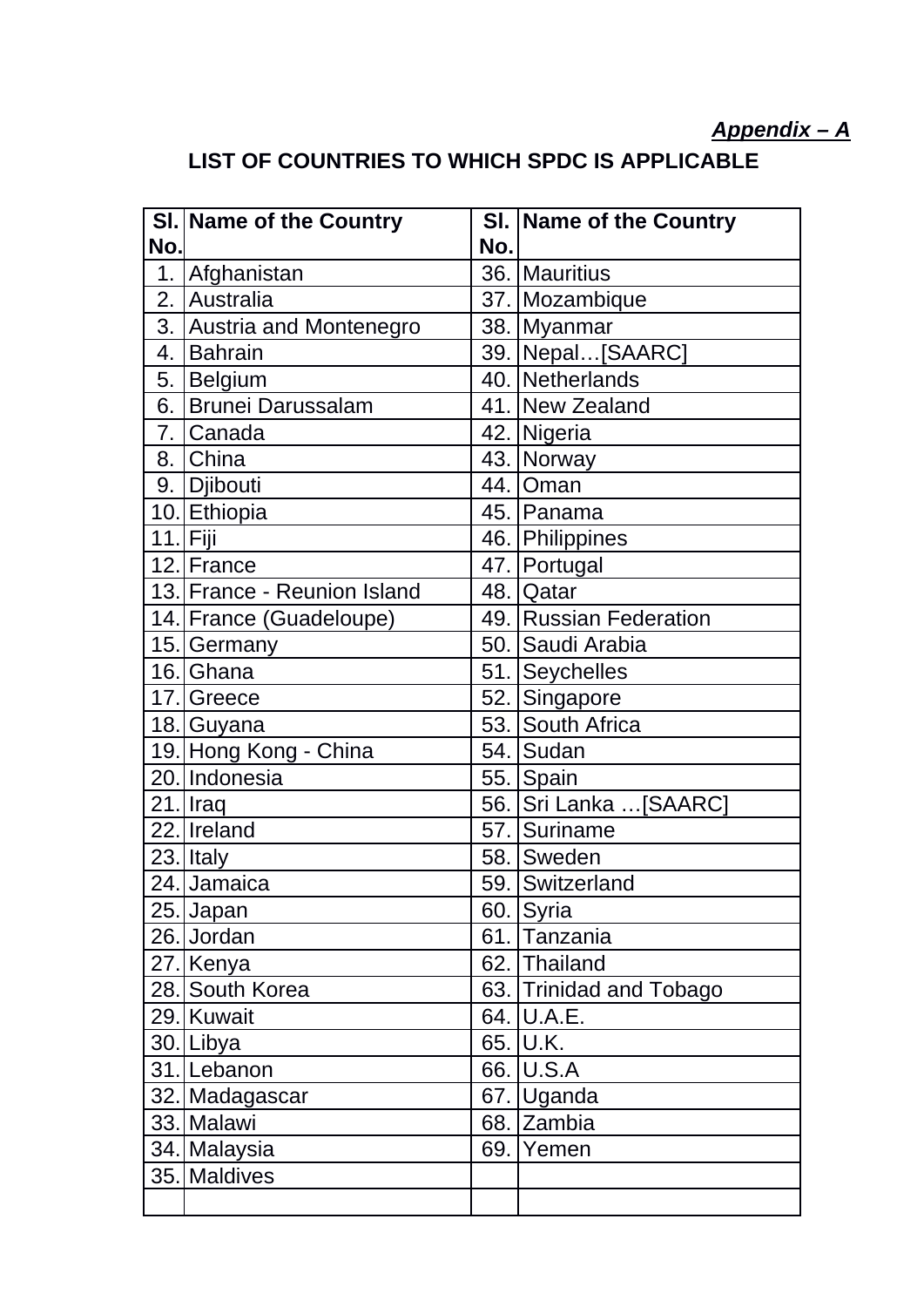## *APPENDIX 'B'*

# **DECLARATION**

| (For applicants who do not possess any documentary evidence of Indian Origin)                                                |                             |  |  |  |
|------------------------------------------------------------------------------------------------------------------------------|-----------------------------|--|--|--|
| I                                                                                                                            | (complete name) born on     |  |  |  |
| (Date of birth), daughter/ son of<br>name do hereby state that I am of Indian origin because of the following<br>$reasons -$ | (Complete)                  |  |  |  |
| <b>Signature of the Applicant (Complete Name:-</b><br>Place: ----------------                                                | ) Date : ------------------ |  |  |  |
|                                                                                                                              |                             |  |  |  |

**Countersigned and stamped by Head of Indian Mission Complete Name**

**Place:** 

**Date:**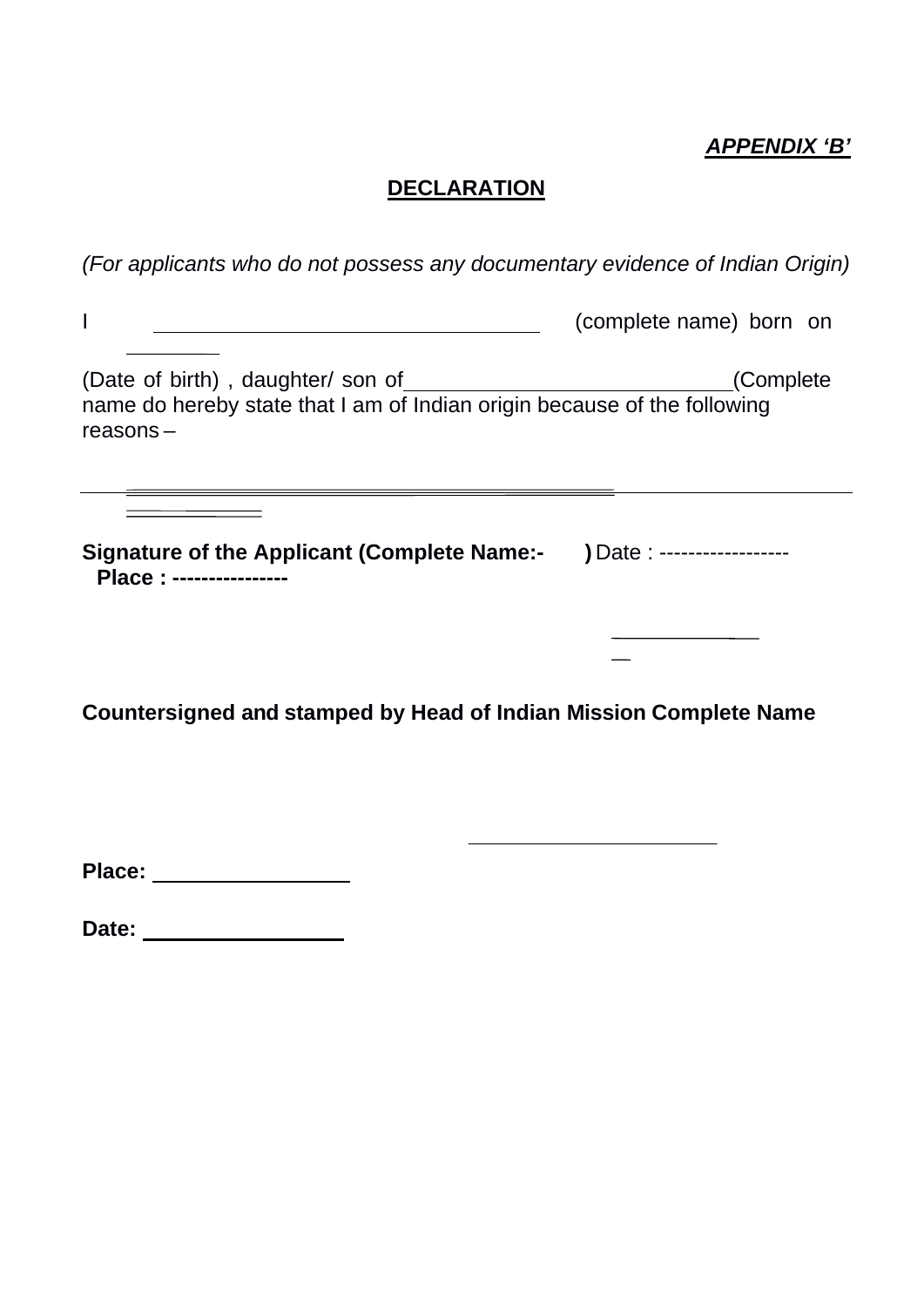**List of Institutes for which SPDC is applicable. Candidates securing admission in undergraduate courses any of the following are eligible to apply for SPDC**:-

Central Universities of India offering Under Graduate Courses;

'A' Grade Institutions accredited by National Assessment and Accreditation Council (NAAC) and recognized by UGC

National Institutes of Technology (NITs), Schools of Planning and Architecture and Indian Institutes of Information Technology (IIITs) through DASA Scheme

#### **SPDC scholarship are provided only for undergraduate course in following subjects**

| $\overline{\mathsf{S}}$ . |                                 |                                        |
|---------------------------|---------------------------------|----------------------------------------|
| No.                       | <b>Existing Course name</b>     | <b>Description</b>                     |
|                           | Engineering/Architecture/       |                                        |
| $\overline{1}$ .          | Technology                      | B.E./B.Arch./B.Tech                    |
| $\frac{1}{2}$             | <b>Humanities/ Liberal Arts</b> | <b>B.A.</b> in Humanities/Liberal Arts |
|                           | Commerce                        | B.Com.                                 |
| 4.                        | Management                      | <b>BBA/BBM</b>                         |
| 5.                        | Computers                       | BCA/I.T.                               |
| 6.                        | Journalism                      | Degree in Journalism                   |
| 7.                        | <b>Hotel Management</b>         | <b>Bachelor in Hotel Management</b>    |
|                           |                                 | (BHM)                                  |
| $\overline{8}$ .          | Agriculture/Animal              | B.E./B.Sc.                             |
|                           | Husbandry                       |                                        |
| O.                        | <b>Sciences</b>                 | <b>B.Sc</b>                            |
| 10.                       | Law                             | <b>LLB</b>                             |
| 11.                       | Ayurveda                        | <b>Graduation in Ayurveda</b>          |
| 12.                       | <b>B.Sc. Nursing</b>            | <b>B.Sc. Nursing</b>                   |
| 13.                       | <b>B.PT</b>                     | <b>Bachelors in Physiotherapy</b>      |
| 14.                       | <b>B.Pharmacy</b>               | <b>B.Pharma</b>                        |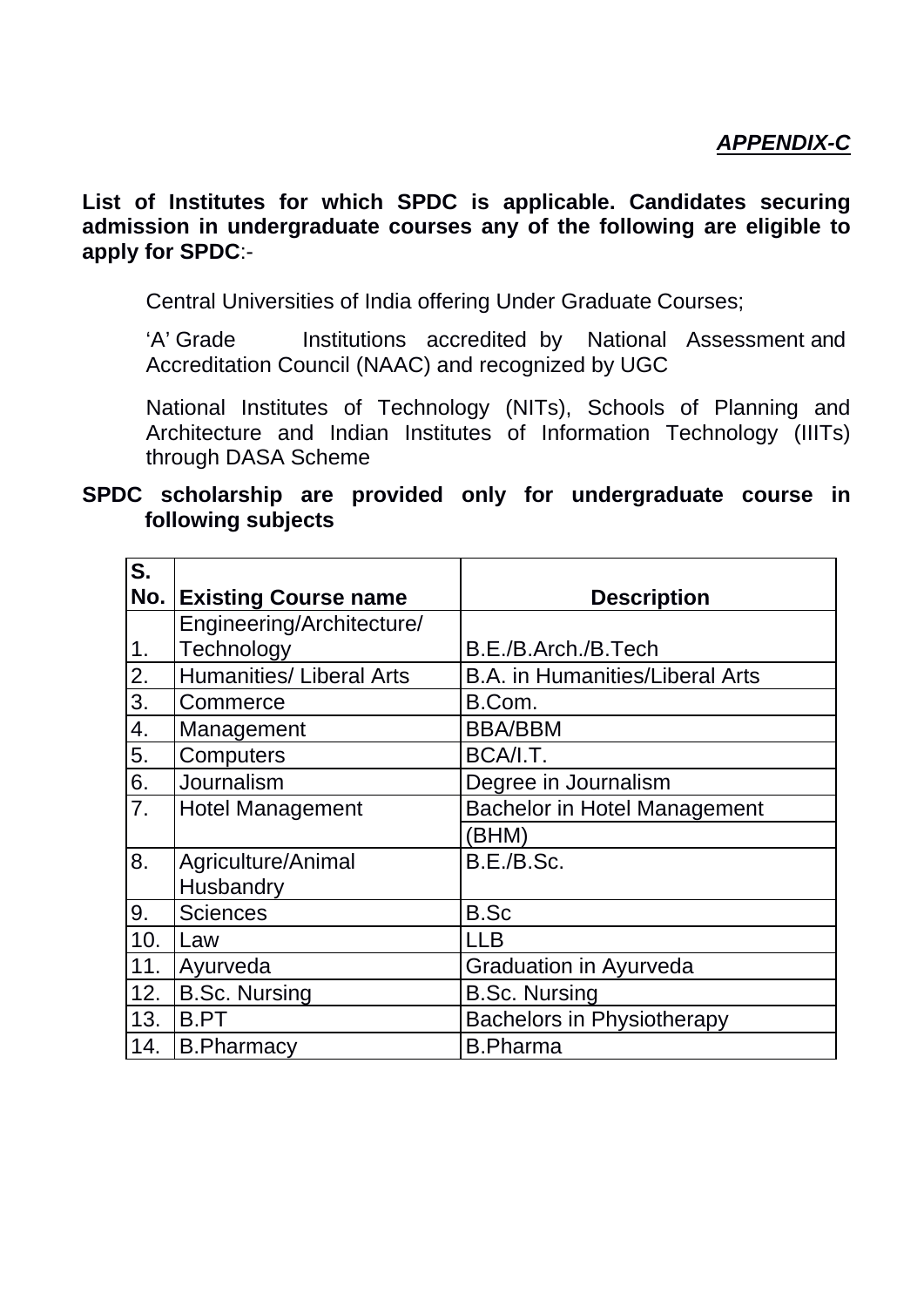## *APPENDIX-D*

# **Declaration by Parent/ Guardian** Mr./ Ms. is my son /daughter / ward admitted at for the course of .

I Mr./Ms. **I** Mr./Ms. an undertaking to pay regularly all his/her dues to the institute for Tuition fees, hostel fee, and all other fees till the completion of his/her course of studies. I also undertake the responsibility for his/her good conduct. In case of any delay in release of scholarship funds, fee payment to the Institution shall be made by me. I shall not held MEA responsible if the Institute does not allow my son /daughter / ward to sit in Examination for any financial/ performance matter.

I undertake that the expenses towards studies and living expenses over and above the assistance provided by Government of India under Scholarship Programme for Diaspora Children shall be borne by me.

I, hereby, also declare that my son/daughter/ward is not receiving any other scholarship sponsored by State Government or Central Government of India.

Place: **Place:** 

Date: with the contract of the contract of the contract of the contract of the contract of the contract of the contract of the contract of the contract of the contract of the contract of the contract of the contract of the

( \_\_\_\_\_\_\_\_\_\_\_\_)

Signature of Parent/ Guardian Mobile No. (Country Code/Area Code) Email (Mandatory)